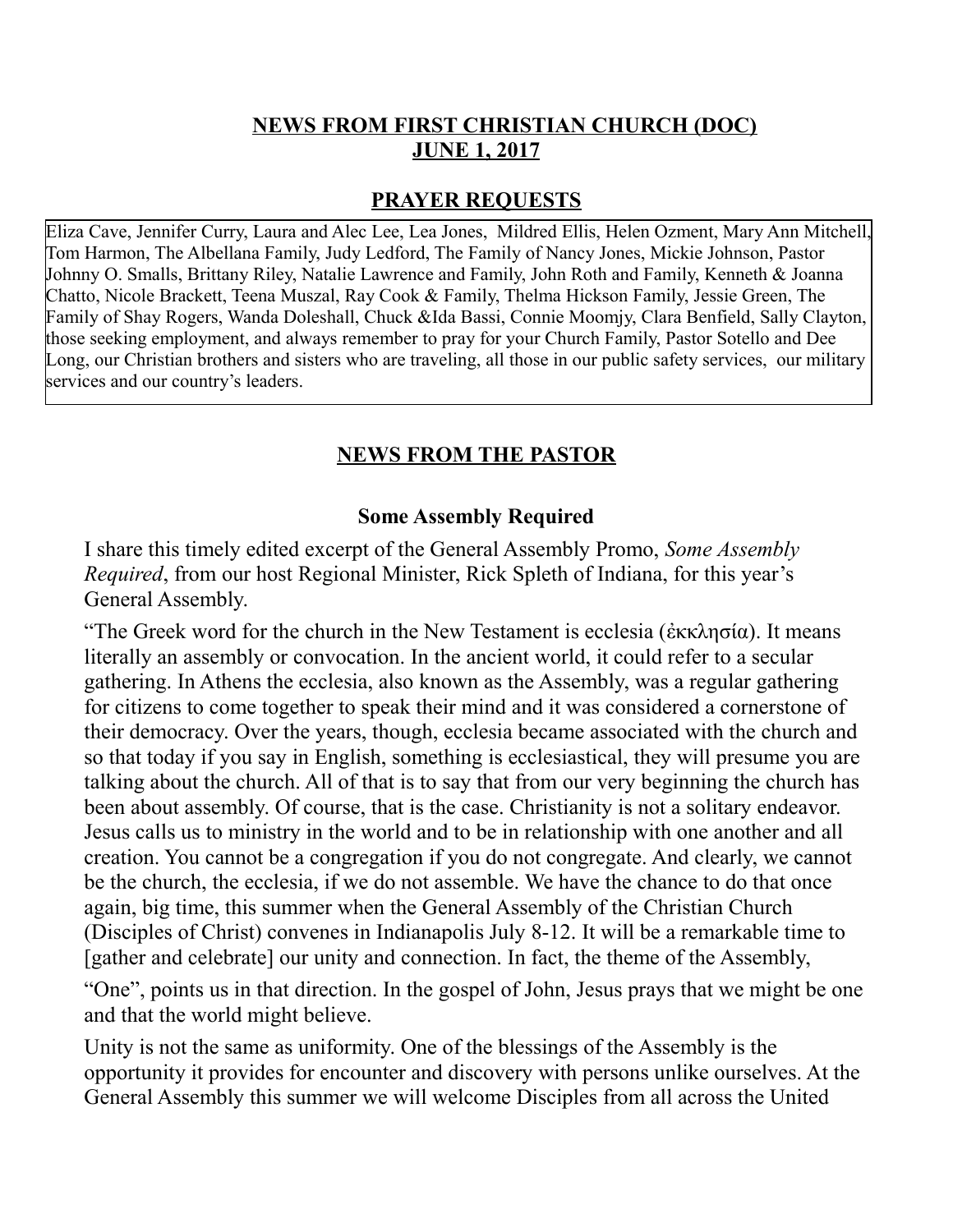States and Canada and literally around the world. Some will look and act and think like us, and others not so much. All will be welcome because we know that we are enriched by [our mutual] company.

At the General Assembly in Indianapolis this year, we will be saying thank you to Dr. Sharon Watkins who is completing 12 years of service as our General Minister and President (GMP) and, pending a positive vote of the Assembly, [consecrating] a new GMP.

Dr. Teresa (Terri) Hord Owens has been nominated to succeed Dr. Sharon Watkins as the eighth General Minister and President of our church. Though now living in Chicago, Terri is from Indiana, growing up in Terre Haute, and then she served for numerous years as a young adult leader in Light of the World Christian Church, Indianapolis, before responding to her call to ministry. Terri was ordained by the Indiana Region in July 2003, at Light of the World. She wore her grandfather's preaching robe and intends to wear it again at her consecration at the Assembly, if the ecclesia gives her the nod. She would be the first African-American to serve our church in this leadership role."

# **GENERAL ASSEMBLY OF THE CHRISTIAN CHURCH (DOC)**

The General Assembly for the US and Canada will be held in Indianapolis, IN, from July  $8<sup>th</sup>$  -12<sup>th</sup>, 2017. The theme is "One". "One" relates to 1 John 7:20-21a; "I ask not only on behalf of these, but also on behalf of those who will believe in me through their word, that they may all be one." Jim Mitchell and Eliza Cave will be our representatives. Judee Mitchell and Dee Long will be attending and representing the Region. Pastor Long will be present as the South Carolina Regional Pastor and Pastor of our Church.

## **PENTECOST OFFERING**

## **The Pentecost - Special Day Offering!**

"Planting a church can make a huge and lasting impression in the community it serves," says Terrell L. McTyer, minister of New Church Strategies and church planter. "By empowering the oppressed, praying for the disenfranchised, caring for the poor and promoting hope in a fragmented world, the church can literally help change the world," he adds.

**Churches Change the World… Start More!** is the theme for the Christian Church (Disciples of Christ) 2017 Pentecost Offering, which will be celebrated Sunday, June 4th. To date, the Christian Church has started 980 new churches in the United States and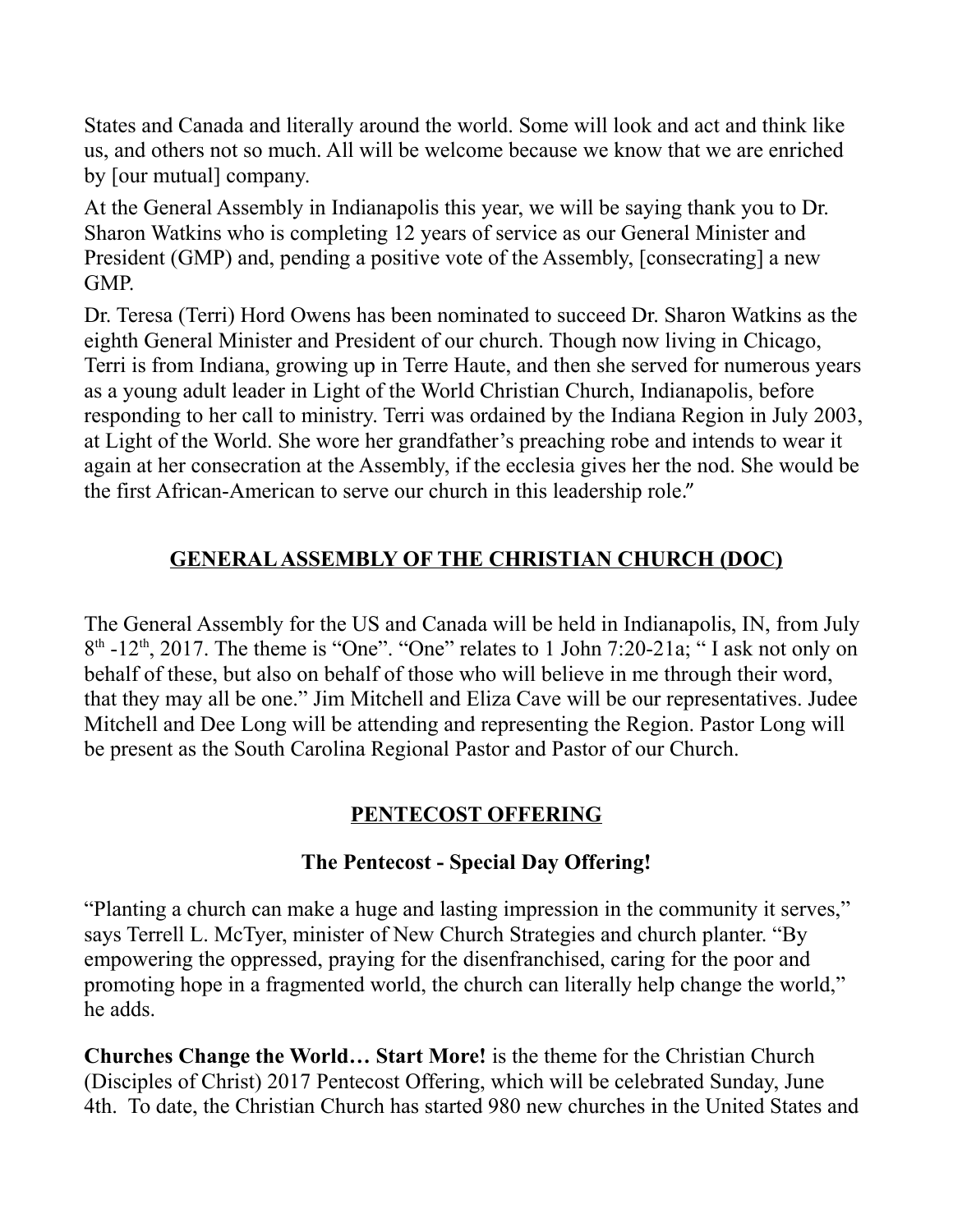Canada, sharing the gospel with more than 61,500 individuals since initiating the 2020 Vision in 2000. According to McTyer our original goal was to start 1,000 new congregations by 2020, but we can't stop there. "We must continue our journey by setting our heights higher, planting even more churches and equipping more courageous leaders," he says.

Each year, half of the Pentecost Offering is designated to the local Disciples Region in an effort to start and sustain new churches like the Path of Life Christian Church (Disciples of Christ) in Columbia, SC. The other half is used by Hope Partnership to support the recruitment, assessment, training and coaching of new church leaders at events like Leadership Academy.

We will do our part by receiving the Special Day offering for Pentecost on June 4, 2017. Please come prepared to give to the Pentecost offering knowing that all the gifts received will go towards the collective effort to start and sustain new churches. There will be a special envelope in your Sunday bulletin for you to use to make your Pentecost offering in addition to your tithes/offerings for First Christian Church.

## **"ANOTHER THANK YOU"**

The Church Office and the Congregation greatly appreciates Susan Poster Ullmann & Robin Brooks for being co-editors of our monthly Newsletter. Thank you both for your time and creativity!

## **GAME NIGHT AT FCC**

Thank you to all who participated. A special thank you to Paula Jones for organizing it, and to those who brought snacks.

## **BAPTISMS**

Congratulations to Keshia Bery and Paula Jones on their baptisms.

## **DWF BAKE SALE**

This annual event will be held on Sunday June  $11<sup>th</sup>$  during Carry-In. Please bring your favorite recipes to be put up for auction. Monies raised will be donated to the Black History Museum.